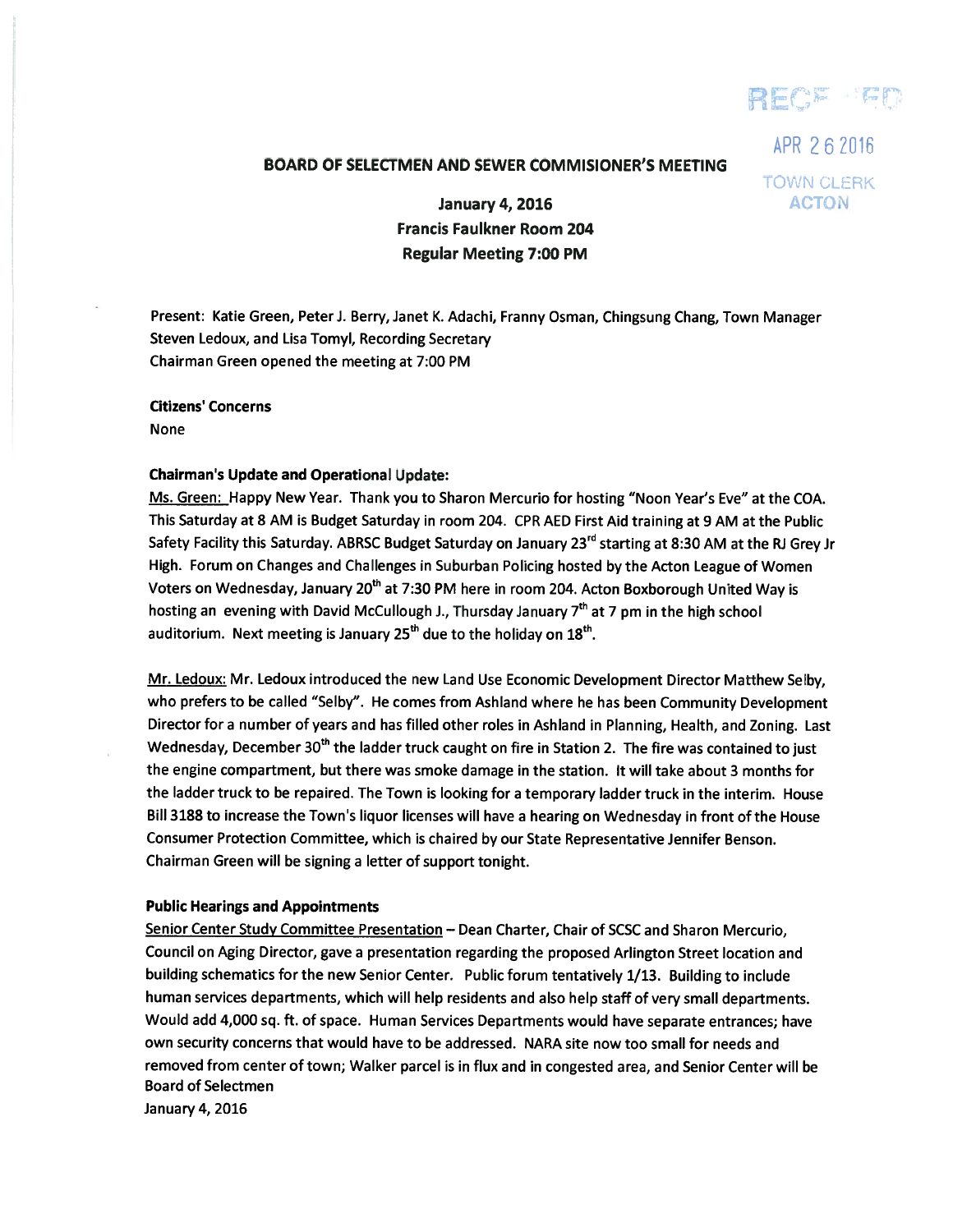20,000 sq. ft. facility with 100-spot parking so that would be an issue, <sup>g</sup>iven that the daycare center would have been similar size with similar parking. Arlington Street is 25 acres of which 5 are buildable; parcel backs up on Lincoln, is 1.8 miles from Town Hall, 1.4 miles from Post Office, 0.2 mile from Indian Village. Aim would be to pursue construction funding at 2017 Town Meeting. Estimated cost: 8-1OM, construction would take  $\sim$  3 years, done April 2020.

Ms. Osman thanked everyone on the committee and thinks this is goo<sup>d</sup> idea. Mr. Berry inquired about backup for the \$300,000. Mr. Charter relied on LLB architects and schematic designs, which are not construction documents. Mr. Berry is concerned that the Arlington Street location will be difficult to find, and will require driving or other forms or transportation that makes Walker seem to be <sup>a</sup> better location; he asked if the committee had thought about transportation to the location. Mr. Charter said Kelley's Corner traffic is <sup>a</sup> concern and feels that seniors will still prefer to drive their own vehicles, and perhaps in the future, the public transportation route could be adjusted to include stops at the Arlington Street location. Mr. Berry stated there was some talk about the <sup>8</sup> Post Office square leasing possibility for the short term until occupation of the new building. Ms. Adachi asked what the <sup>p</sup>lan was in the interim, until the new building was ready: extending hours. Mr. Chang asked what the <sup>p</sup>lan was for moving and supporting staff. Mr Ledoux stated the FY <sup>17</sup> budget focuses on clerical assistance for human services.

Lynne Osborn, <sup>2</sup> Winter Street — would hope and encourage BOS accep<sup>t</sup> this <sup>p</sup>lan and not have seniors entering and exiting onto rt. 27. She is extremely supportive of the Arlington Street location. Ms. Osman moved to pursue Arlington Street site and pursue combining human services and senior center, seconded. All Ayes (5-0).

Common Victualler, Acton Coffee House - The business is moving to a new location at 525 Mass Ave. William Ray, owner of Acton coffee house. Ms. Adachi moved to approve <sup>a</sup> common victualler license at 525 Mass Aye, Ms. Osman second, All Ayes. (5-0)

Site Plan Special Permit #11/06/15 - 458, 267 Great Road - Applicant has requested a continuation to February 22, 2016.

Andy Beggs, 1 Gabriel Lane — wanted Board to know that there were 12 members of Acton Meadows Condominium Trust at the meeting tonight in case that was a consideration in the Board's allowing an extension of time.

### Selectmen's Business

Community Preservation Act Proiect Application Discussion — Mr. Berry provided an update. There are <sup>8</sup> Town projects that Selectmen will prioritize at the next meeting. Some applications that are not being considered are Trail through Time and Historic District Commission. The CPC is not voting on the applications until February. Peter Ashton added that the Open Space Committee application is requesting \$470,00 not \$450,000. Discussion continued to January 25, <sup>2016</sup>

Board of Selectmen January 4, 2016